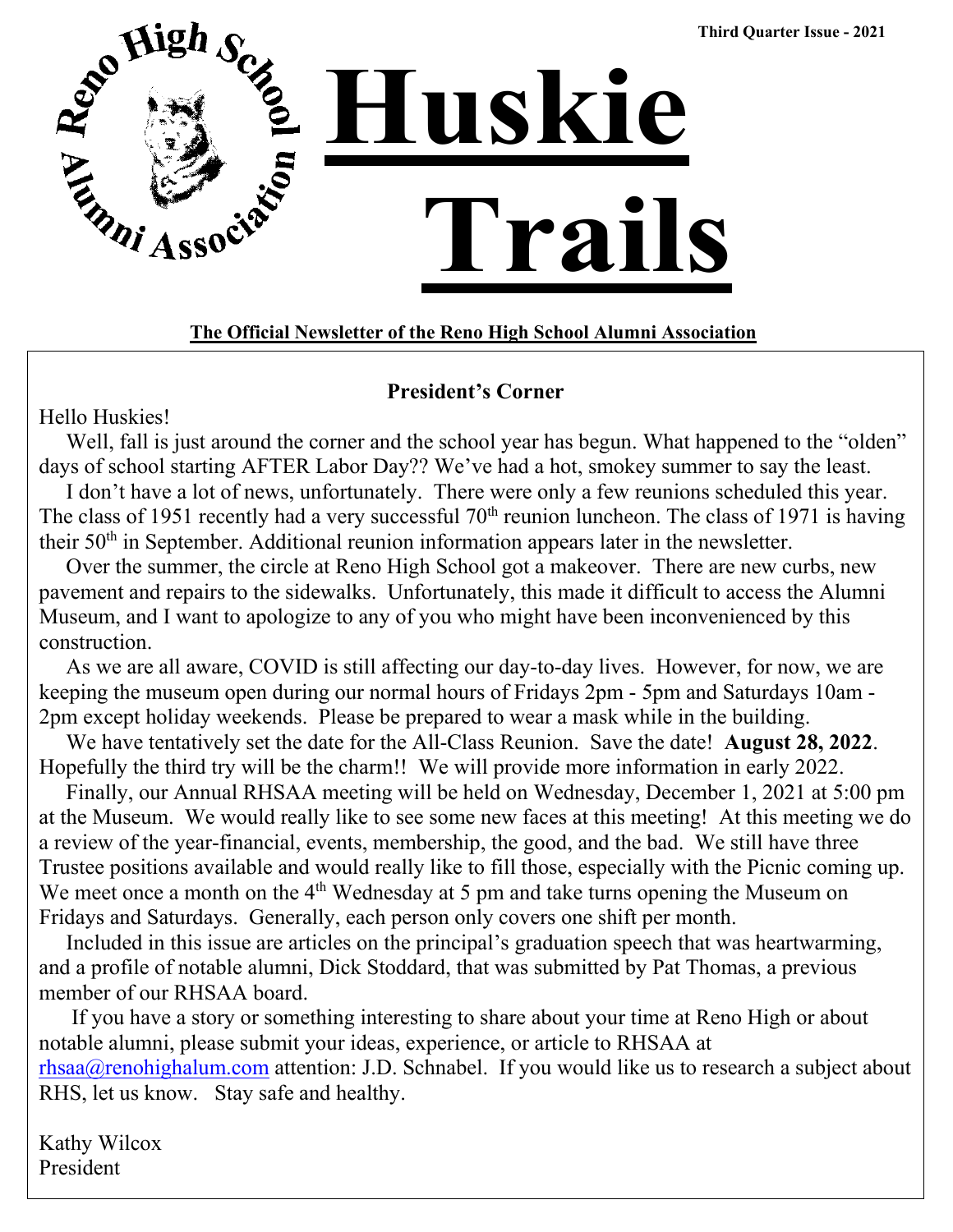#### **PRINCIPAL'S 2021 GRADUATION ADDRESS**

*On June 17, 2021, 234 Reno High seniors gathered on Foster Field to receive their diplomas in the first ever outdoor ceremony. The following is part of RHS Principal Kris Hackbusch's address:*

 Over this pandemic, life has slowed down a bit. Staying home in isolation for extended amounts of time was new for me as I am used to being to being busy all day, every day. I know that is the case for many of you too. It gave me time to read, work out, eat dinner with my family and oh yes…spend major quality time with my two loyal dogs, Lucy and Kona. Is it just me, or did our pets get spoiled during the pandemic? We were home more often. They got more attention and went on walks all the time. I have reflected for a while now, especially as we transition out of the pandemic. What will be the new normal? What will life be like? How should we move forward? Sometimes those difficult questions can be simply answered by observing a dog. There is a story I recently read, and I adapted it for all of you. There was no author listed and it is titled:

### **"Why dogs lives are shorter than humans?"**

 The author writes….Being a veterinarian, I had been called to examine a very sick ten-yearold Irish Wolfhound named Belker. The dog's owners, Ron, his wife Lisa, and their little boy Shane, were all very attached to Belker, and they were hoping for a miracle.

 I examined Belker and found he was sadly dying of cancer. I told the family we couldn't do anything for Belker, the cancer had spread too rapidly, and I offered to perform the euthanasia procedure for the old dog at their home.

 As we made arrangements, Ron and Lisa told me they thought it would be good for six-yearold Shane to observe the procedure. They felt as though Shane might learn something from the experience.

 The next day, I felt the familiar catch in my throat as Belker's family surrounded him. Shane, the young boy, seemed so calm, petting the old dog for the last time. I wondered if he understood what was going on. Within a few minutes, Belker slipped peacefully away into doggy heaven.

 The little boy seemed to accept Belker's transition without any difficulty or confusion. We sat together for a while after Belker's death, wondering aloud about the sad fact that dogs' lives are shorter than human lives. Shane, who had been listening quietly to our conversation, piped right up and stated profoundly, "I know why."

 Startled, we all turned to him. What came out of his mouth next stunned me. I'd never heard a more comforting explanation and it has changed and shaped the way I try and live my life ever since.

 He said, "People are born so that they can learn how to live a good life – like loving everybody all the time and being nice, right?" The six -year-old continued, "Well, dogs already know how to do that, so they don't have to stay for as long as we do."

If we just try to live our lives like a dog, we are probably going to be in pretty good shape.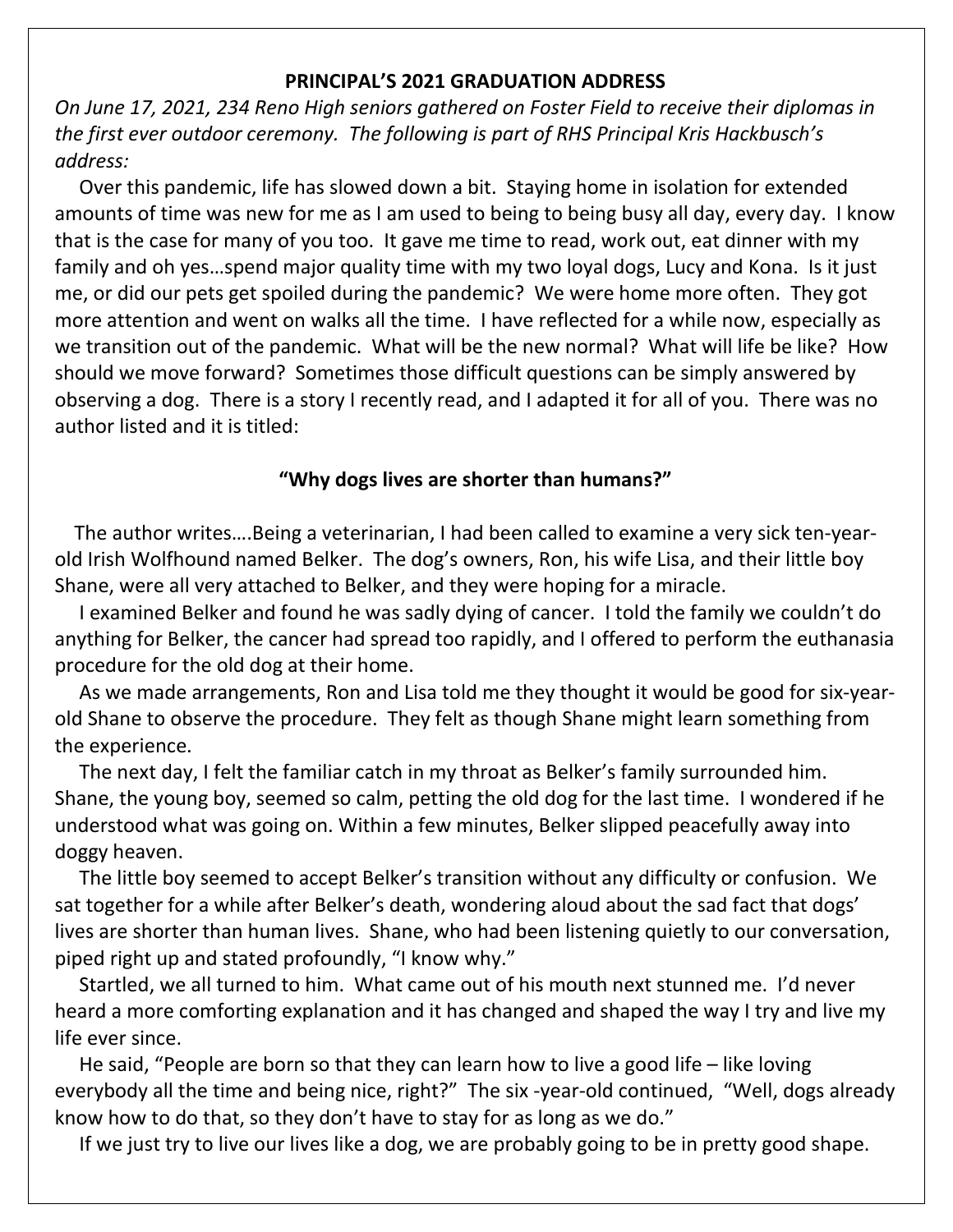## **So here is some advice we can all learn from a dog:**

- 1. Never pass up the opportunity to go for a joyride.
- 2. Allow the experience of fresh air and the wind in your face to be pure Ecstasy.
- 3. Take naps…very important as I get older.
- 4. Stretch before rising.
- 5. Run, romp, and play daily.
- 6. Thrive on attention and enjoy peoples' company.
- 7. Avoid biting when a simple growl will do…we all need to apply that one from time to time.
- 8. On warm days, stop to lie on your back on the grass.
- 9. On hot days, drink lots of water and lie under a shady tree.
- 10.When you're happy, dance around and wag your entire body.
- 11.Delight in the simple joy of a long walk.
- 12.Be faithful and loyal.
- 13.Never pretend to be something you're not.
- 14.If what you want lies buried, dig until you find it.
- 15.When someone is having a bad day, be silent, sit close by, and comfort them gently.



## **SOME FUNNIES**

- Two things to make your day better Don't watch the news and stay off the scales.
- This morning my son said his ear hurt and I said on the inside or outside, so he walks out the front door, comes back in and says both. Moments like this got me wondering if I'm saving too much for his college.
- Not to brag, but I just went into the other room and actually remembered why I went in there! It was the bathroom, but still….
- One minute you're 21 staying up all night drinking beer, eating pizza and doing sketchy stuff just for fun. THEN….in a blink of an eye you're 50, drinking water, eating salad and you can't do any sketchy stuff, because you pulled a muscle putting on your socks.
- When we're young, we sneak out of our house to go to parties. When we're old, we sneak out of parties to go home.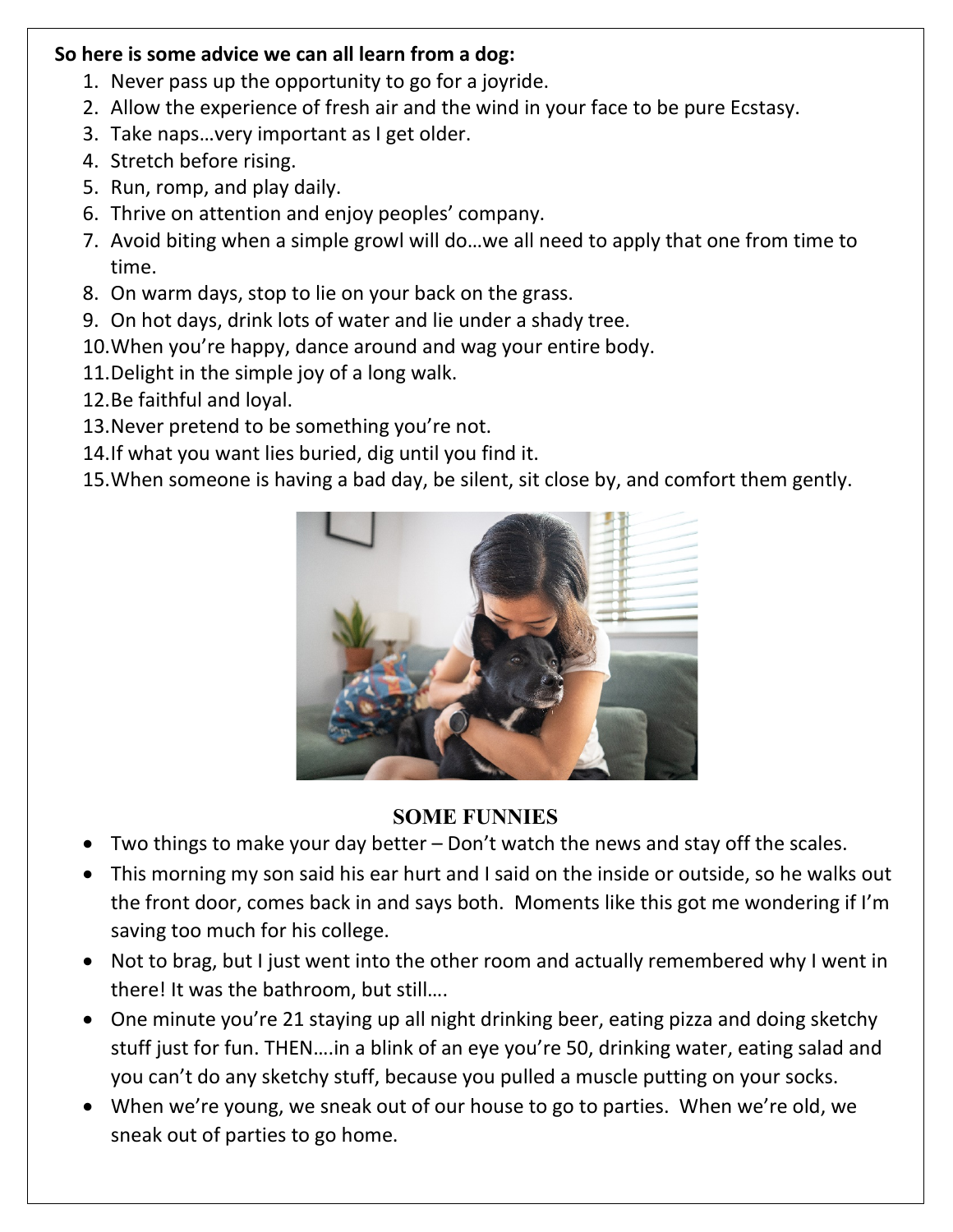

# **2021 GRADUATION CEREMONY**

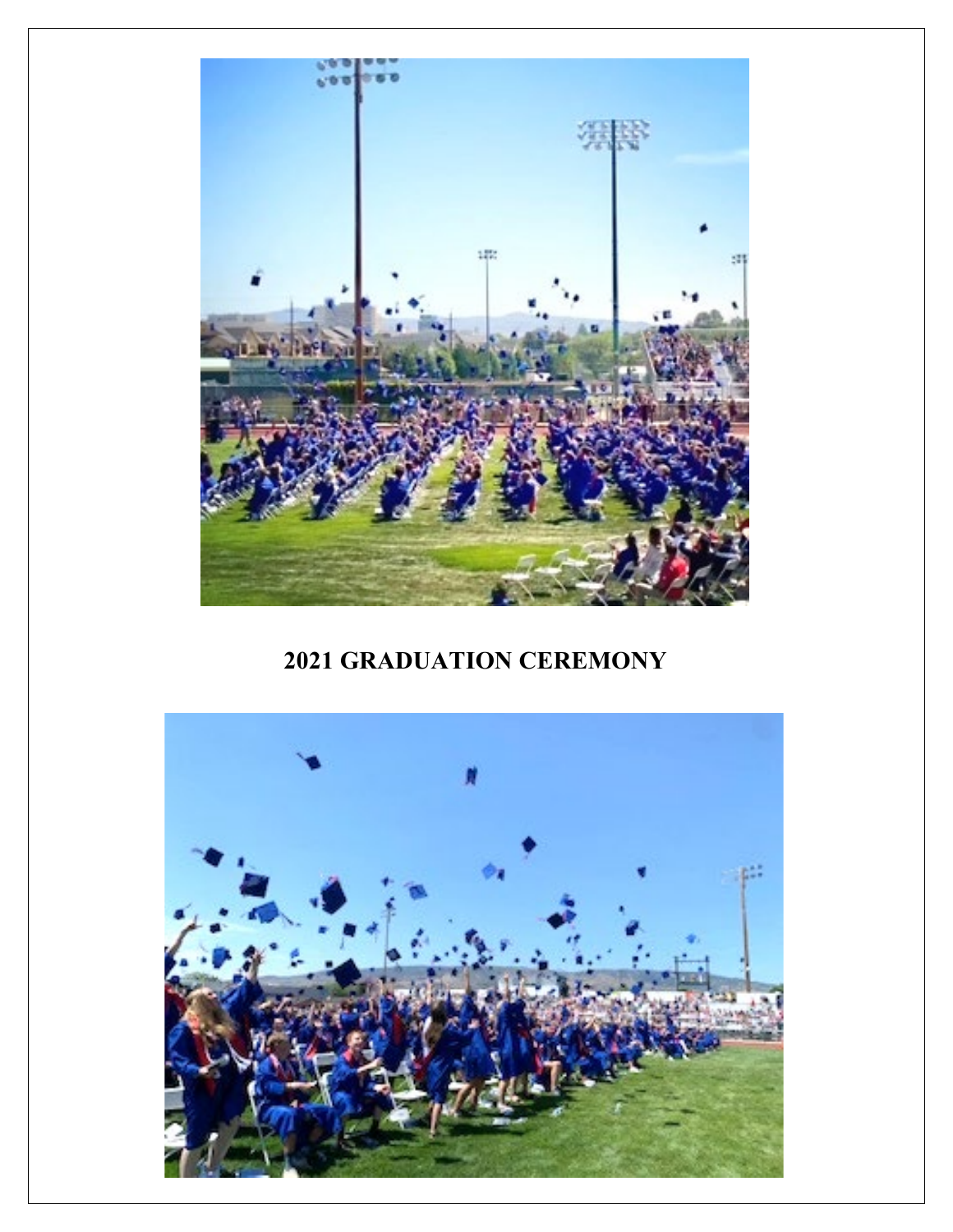## **AROUND CAMPUS**

- 1. Reno High is fully operational this school year with full in-person learning for all students. Masks are required indoors and on school buses. Masks will not be required outside or when students are eating. Athletes and coaches will have to undergo COVID-19 testing if not vaccinated. Football games and all other fall sports will be played without COVID restrictions. There will also be no limit to the number of spectators. Indoor games will require fans, including those who are vaccinated, to wear masks under the current directive.
- 2. The following Reno High students were named top athletes for Northern Nevada: Grayson Grinsell for baseball, Penelope Smerdon for cross country and track, Luke Hobson for swimming, Kylan LaGreca (singles) and Celeste Parker and Ella Burriss (doubles) in girls tennis, A.J. Avansino and Charlie Bradley (doubles) for boys tennis and Lina Strand for volleyball.
- 3. The Reno High baseball, cross country, swim, and tennis teams were the 2021 Northern Region champions.
- 4. The USA Today High School Sports award was given to Kylan LaGreca for being the tennis player of the year.

### **ALUMNI NEWS**

- 1. Former Reno High Baseball standout **Garrett Gouldsmith** died after drowning in Donner Lake. After playing for Reno High for two years, Garrett finished playing baseball at Rio Rancho High in New Mexico then played college baseball at New Mexico and Washington State. While at Reno High, he earned all-state honors.
- 2. **Ben Stevenson**, class of 2013, earned a spot on the 13-man US Olympic water polo team. Water Polo is not a sanctioned sport in Nevada high school athletics, so Stevenson competed on a variety of club teams to get practice time. He played for Pacific and was as three-time All-American. The team was beaten by Croatia and ended up in sixth place at the Tokyo Olympic Games.
- 3. As a reminder, seniors (55+) can attend Reno High athletic events for free except for regional and state championship games.

## **2021 CLASS REUNIONS**

These are the reunions scheduled for the rest of 2021. If you are planning a class reunion in 2022, please notify Betty Jo Baker at 851-3203. It is best to schedule your reunion in conjunction with our All-Class reunion on August 28, 2022. If you want to know the name of your class representative, call the association office and leave a message at 775-825-2586 or email us at [rhsaa@renohighalum.com.](mailto:rhsaa@renohighalum.com)

Class of 1953 – September 17, 2021 contact Joanne Petre at 323-7770.

Class of 1971 – September 24-26, 2021, contact Ron Fuchs 1-865-203-8035 or Cindy Baker at 544-6458.

Class of 1980 - October 9, 2021, contact Shelly Marsh at 815-0505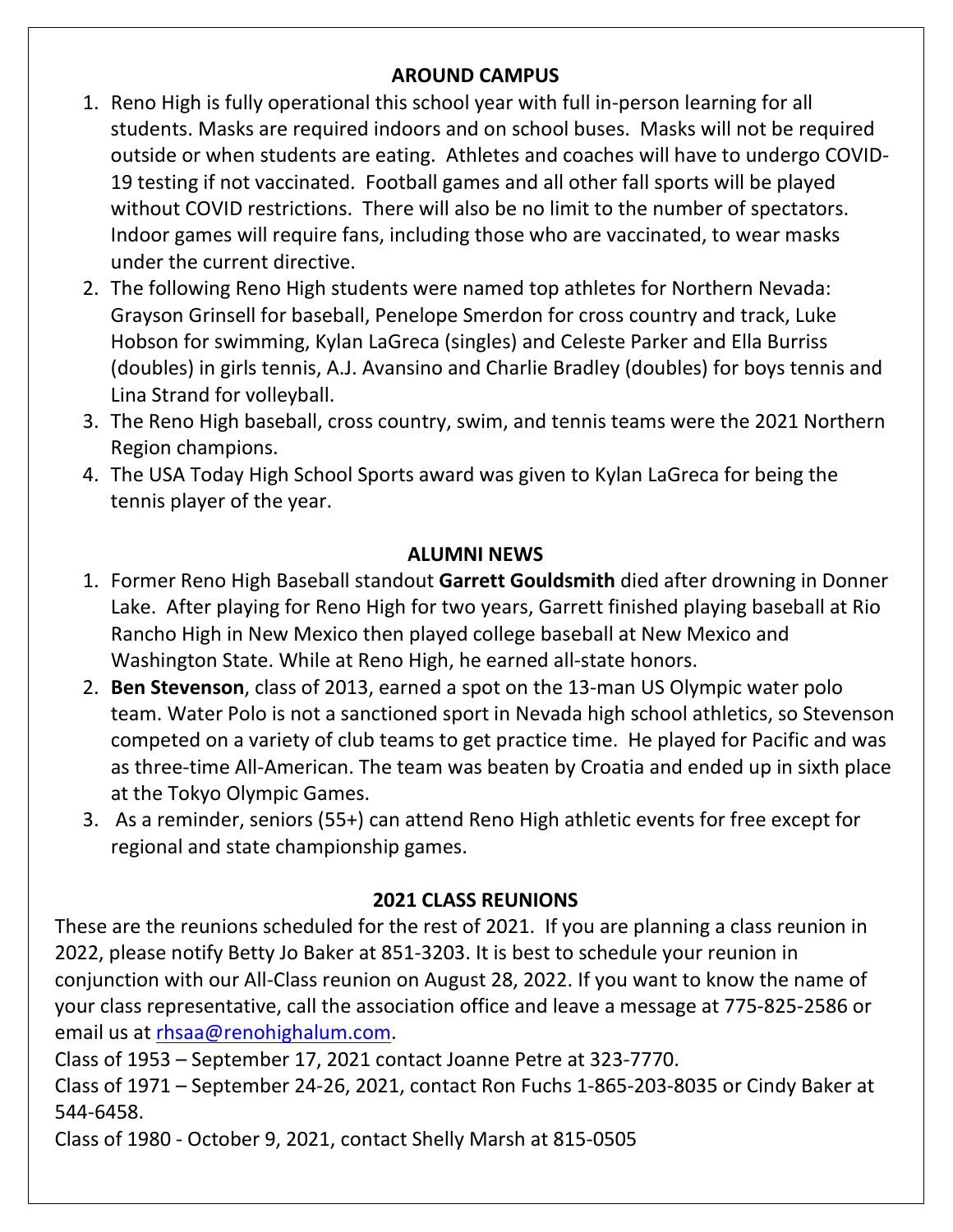



DICK STODDARD by Pat Thomas

*A notable Reno High alumni, Dick Stoddard, graduated in 1965 and while in school participated in the French Club, Science Club, Track, Baseball and Bowling. Pat Thomas is a 1982 RHS graduate and was a friend to and worked with Dick at KOLO -TV channel 8. Pat was also a RHSAA board member.*

You probably haven't seen much of Dick Stoddard lately, which may seem unusual, since he had been a regular presence on Reno's airwaves since the mid-60s.

 Stoddard's most recent regular gig was as the weekend and fill-in guy on Reno's KOLO 8 News Now. He stopped that shortly after COVID-19 hit in March 2020 because of overall health concerns, though he was never diagnosed with the virus, and officially retired on December 10<sup>th</sup> of the same year.

 I met Dick in 1985, when I was a weekend DJ at KRNO-FM, as was Dick. My favorite Stoddard Story is his dumpster-diving episode. Music in radio stations at the time was played on cartridges, similar to 8-track tapes, and the program director had just replaced the entire music library with new cartridges (or simply, carts) and thrown the old ones in the dumpster in our parking lot. Dick had a radio-type studio at his house so people at parties could pretend to be DJs, and he had a use for all those old carts. One night during my air shift, I stepped outside for a breath of fresh air and saw someone going through the dumpster. Turned out it was Dick. He wanted those carts!

 I also used to help Dick file and organize his large record collection, something many longtime broadcasters amass. He still has, he says, about 8,500 45s, many of them radio promotional copies and many of them bought at Mirabelli's Music City. As for his albums, he gave them to Paul at Recycled Records years ago, so you may have some of Dick's old collection!

 Dick was born in 1947 at Reno's St. Mary's hospital, where many RHS grads were born, to Bob Stoddard and Betty Stoddard, both mainstays of the Reno broadcasting scene. Betty Stoddard, who became Betty Stoddard-Muncie when she remarried after Bob's death, hosted a show on KOLO-TV. Bob had an extensive radio career, managing KOH-AM in the '40s, and moving on to own and operate KBET-AM 1340, which is where Dick got his start in radio as a DJ when he was 16. There, he says, he was allowed to play whatever he wanted, with no set playlist. At the same time, Dick was on-air at KNEV-FM.

 Just a year later, the year the Beatles became superstars and took over AM radio, Dick moved over to Boss Radio KCBN-AM-1230. KCBN is likely the best known of Reno's heritage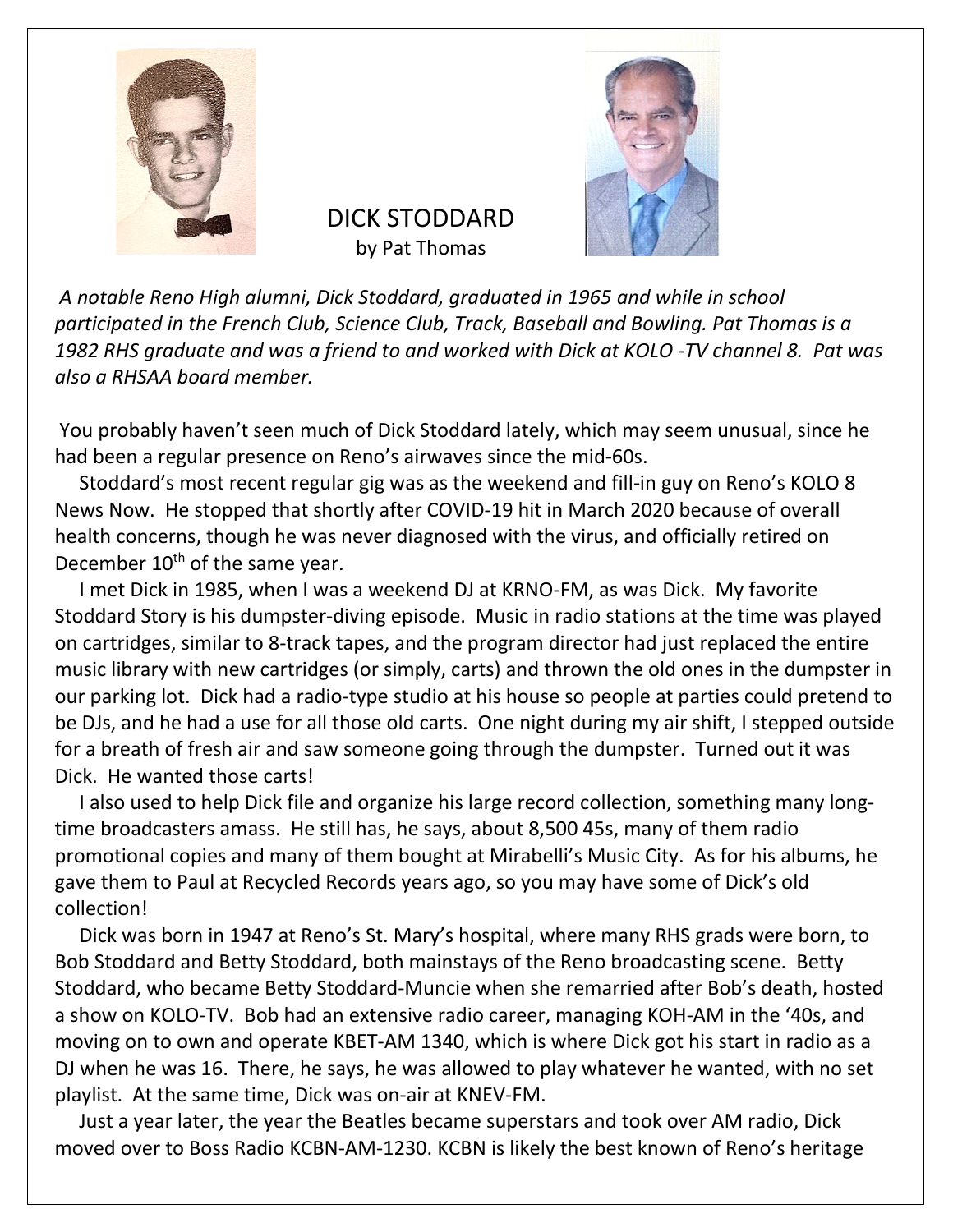AM top 40 stations, though it changed formats in the mid-eighties and has gone through several ownerships and format changes since.

 In 1968, Dick began 18 months of active duty with the US Air Force, spending time in Japan during the Vietnam War, working air traffic control. But always the broadcaster, Dick also played top 40 hits on the Far East Network during his military stint.

 He returned to Reno after that, going back on the air, where in one way, shape or form, he spent the next decades. He worked KCBN and sister station KRNO-FM, as well as the pre-KOZZ KGLR-FM, and in the mid- 80s joined the weekend staff of the fairly new KWNZ-FM, which became the top 40 FM standard in Reno for several years. After a brief foray in Dallas selling radio jingle packages to stations across the country, he was lured back to KWNZ to host the weekday morning show. Called The Breakfast Flakes, Dick was the host along with veteran local DJ Luann Travers.

 Another professional endeavor was mobile music. Dick played music at wedding receptions and graduations for about 15 years before giving that up.

 Of course, TV also came calling. KCRL, channel 4, the NBC affiliate, was looking for a weekend weatherman in 1987, and news director/anchor John Firpo liked Dick's broadcasting experience, though Dick had no weather expertise. He had gone to college, though he never graduated, studying engineering and business administration, even becoming the first student at UNR to build a 6' reflector telescope for the planetarium. He eventually went back to UNR, after already being on TV several years, taking classes in meteorology so he could be certified by the National Weather Association. At that point, he was 52 and older than the professors, he says.

 He was at KCRL when it created the market's first daily morning newscast, at 6:30 a.m., and he was the full-time weatherman for that show, and he was there when the station changed hands and became KRNV.

 In 1991, he moved over to KOLO to be the main nighttime weatherman, doing that for several years, then shifting to the weekend/fill-in-position until his retirement in 2020. In all, he did weather on Reno TV for 33 years, leading to a proclamation from the state of Nevada upon his retirement.

 In 2012, Dick saw a doctor after noticing an uncontrollable shaking in his hands. He was diagnosed with Parkinson's disease, a disintegration of the nervous system he has been able to control with medication, though it was and is still noticeable to the public. But in his words, he thinks he's doing "better than most" people dealing with Parkinson's.

 In 2020, during the COVID pandemic, he had a heart attack and was hospitalized, and he has recovered, but then he had a seizure, the cause of which has not been determined. All that led to his decision to permanently step down from broadcasting. He says he is still able to drive, though maybe not for much longer, but golf, bowling, and tennis are off the table.

 He still lives in Reno house he's owned for decades, spends much of his time now with daughter, Robin, and 6 year-year-old granddaughter, Serenity.

Dick is definitely a Reno one-of-a-kind, and if you see him about, make sure you say hello!